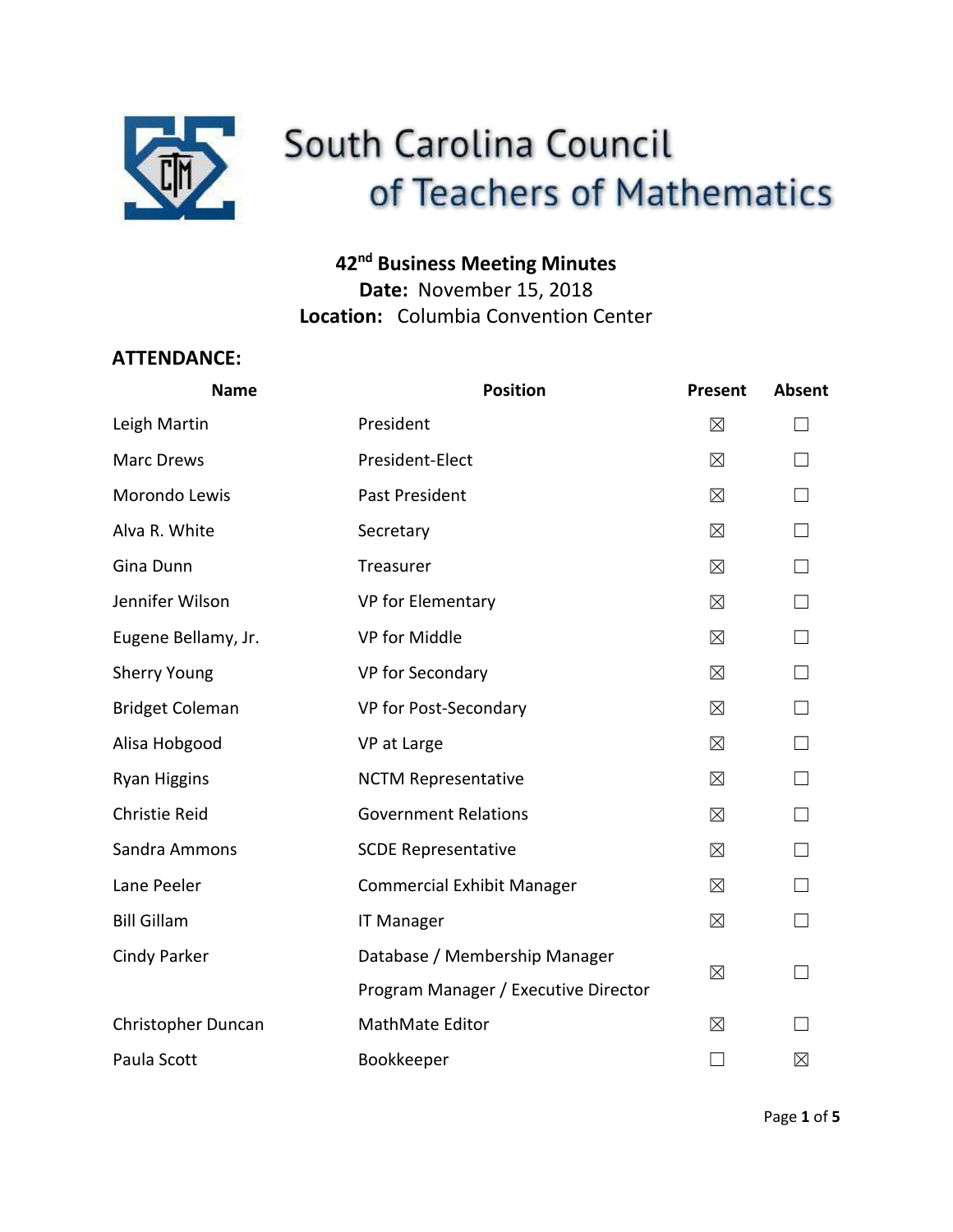#### **Start Time:** 4:45 pm **End Time:** 5:56 pm

### **I.** Call to Order Leight Martin School Control of the Leight Martin Leight Martin Leight Martin

The 42<sup>nd</sup> Annual Business meeting was called to order. President Martin thanked everyone for attending the conference and coming to the business meeting. Agenda displayed from the projector screen.

### **II.** Secretary's Report – approval of the minutes Alva White Alva White

Copies of the minutes from the  $41<sup>st</sup>$  board meeting were emailed, made available on the webpage, and a copy placed at your table. One correction received via email. Section V, page 3, under the Bill Whitmire Award, the word present should be presented. Motion made by Morondo Lewis and second by Tina Pateracki to accept the minutes with the said correction.

#### **III. Treasurer's Report Gina Dunn**

The fiscal year for the organization runs from July 1, 2017 to June 30, 2018. Income for the fiscal year was \$136,866.00 and expenses were \$103,823.79.

### **IV. NCTM Updates Ryan Higgins Ryan Higgins**

NCTM currently has a \$59/ year introductory membership offer. This offer will last for two years. NCTM is currently reorganizing. Select online access is no longer available to the public but accessible for members only. A report will be submitted for the organization's goals and accomplishments for this year.

### **V.** Recognition of Committee Chairs **Leighter Committee Chairs Leighter Committee Chairs Leighter Committee Chairs**

### **(Thank you for your time and efforts!)**

All committee chairs (listed below) were recognized by standing and with a round of applause. Certificates were presented to Christie Fricks and Erica Aiken for their efforts with soliciting door prizes for the business meeting giveaways. A total of 47 door prizes were secured. Student pages were recognized and welcomed to the SCCTM organization and education field.

Awards Committee – Ed Dickey Conference Co-Chairs (Site and Program) – Leigh Martin and Morondo Lewis Commercial Exhibits – Lane Peeler Door Prizes – Christie Fricks and Erica Aiken Educator's Scholarship Committee – Bridget Coleman Equipment IT Manager – Bill Gilliam Grant Awards Committee – Marc Drews Math Trail at EdVenture – Caitlin Dabkowski NCTM Materials – Ryan Higgins Pre-Service Scholarship Committee – Chris Duncan Program Manager – Cindy Parker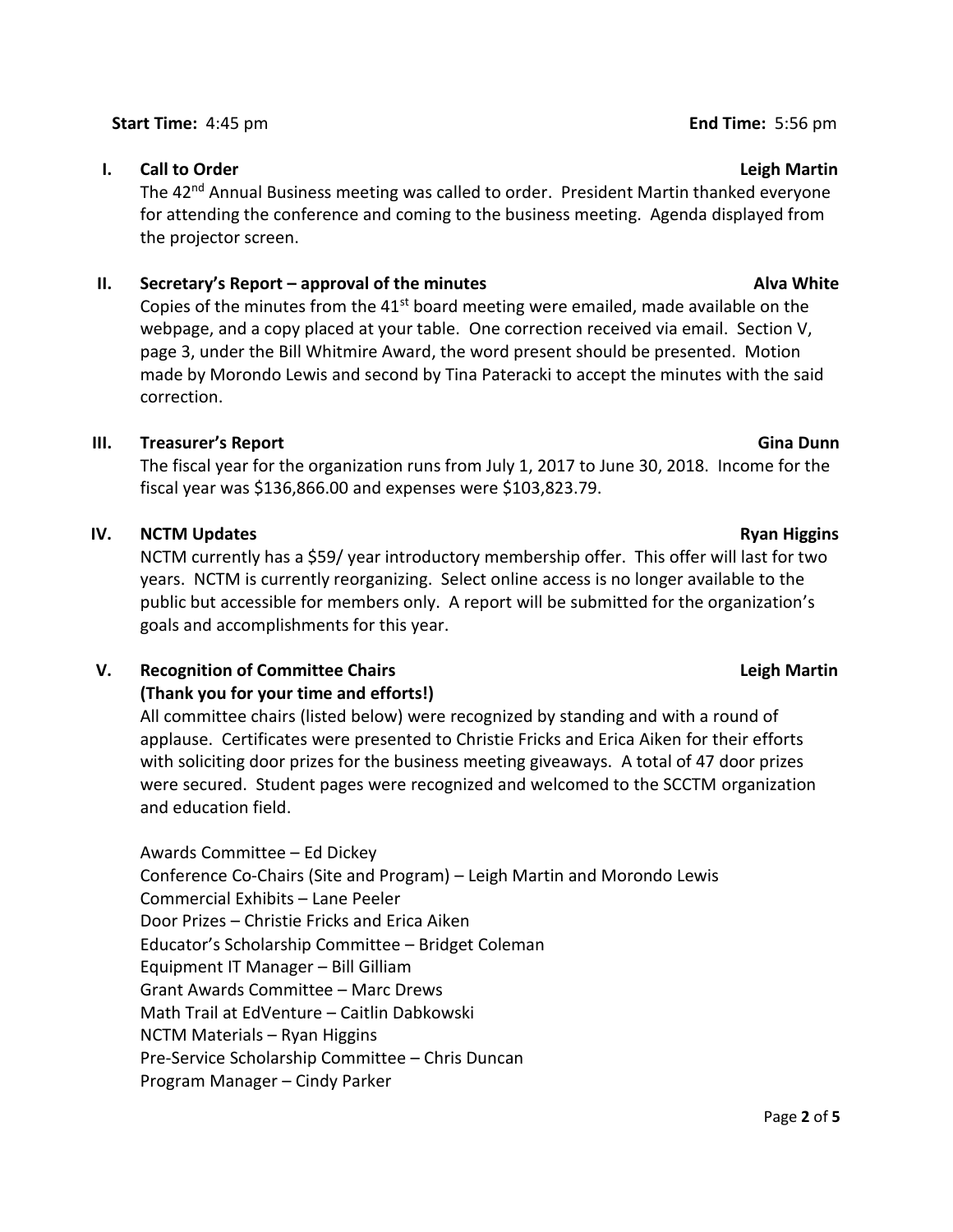Registration – Cindy Parker Special Training Committee – Marc Drews Speaker Coordinator – Cindy Parker Student Pages – Bridget Coleman Nomination Committee Chair – Amy Wingate

#### **VI. Award, Grant and Scholarship Reports**

The following awards and grants were announced.

#### **Educator's Scholarship – Bridget Coleman**

Statements were read from the recipient's principal and personal statement. The winner was Marsha Neal from Hardeeville-Ridgeland Middle School with Jasper County School District. Marsha Neal received a gift of \$1,500.

#### **Pre-Service Teacher Scholarship Awards – Chris Duncan**

Statements were read from the recommendation letters for each recipient. Three awards were presented this year. The winners were Angelia Stewart from USC Upstate, Kathryn Warnken from Lander University, and Chynna Wilson from USC Columbia.

#### **Mixed Media Contest Winner – Jennifer Wilson**

The basis of the contest and process was explained as well as the prizes that are given to the winners was shared. The winners, their category and school are listed below. Artwork will be displayed at the conference and EdVenture Museum. Winners will receive \$50.

Grayson Lamb (K-2) – Cowpens Elementary Kaden Childers (3-5) – Cowpens Elementary Mallory Richardson (8th grade) – Pacolet Middle School Raine Mariano ( $8<sup>th</sup>$  grade) – Honorable Mention

#### **Presidential Awardees (PAEMST) – Sandra Ammons**

The award details were explained and the process for receiving the award was shared. The winners and their school are listed below.

Finalist for 2017-2018 Erica Aiken – Mauldin Middle School, Greenville County School District Linda Branham – Leslie M. Stover Middle School, Kershaw County School District Patricia Smith – Bethel Elementary School, Clover School District

State Winner for 2015-2016 Tami Broomall – Spartanburg 6 District Office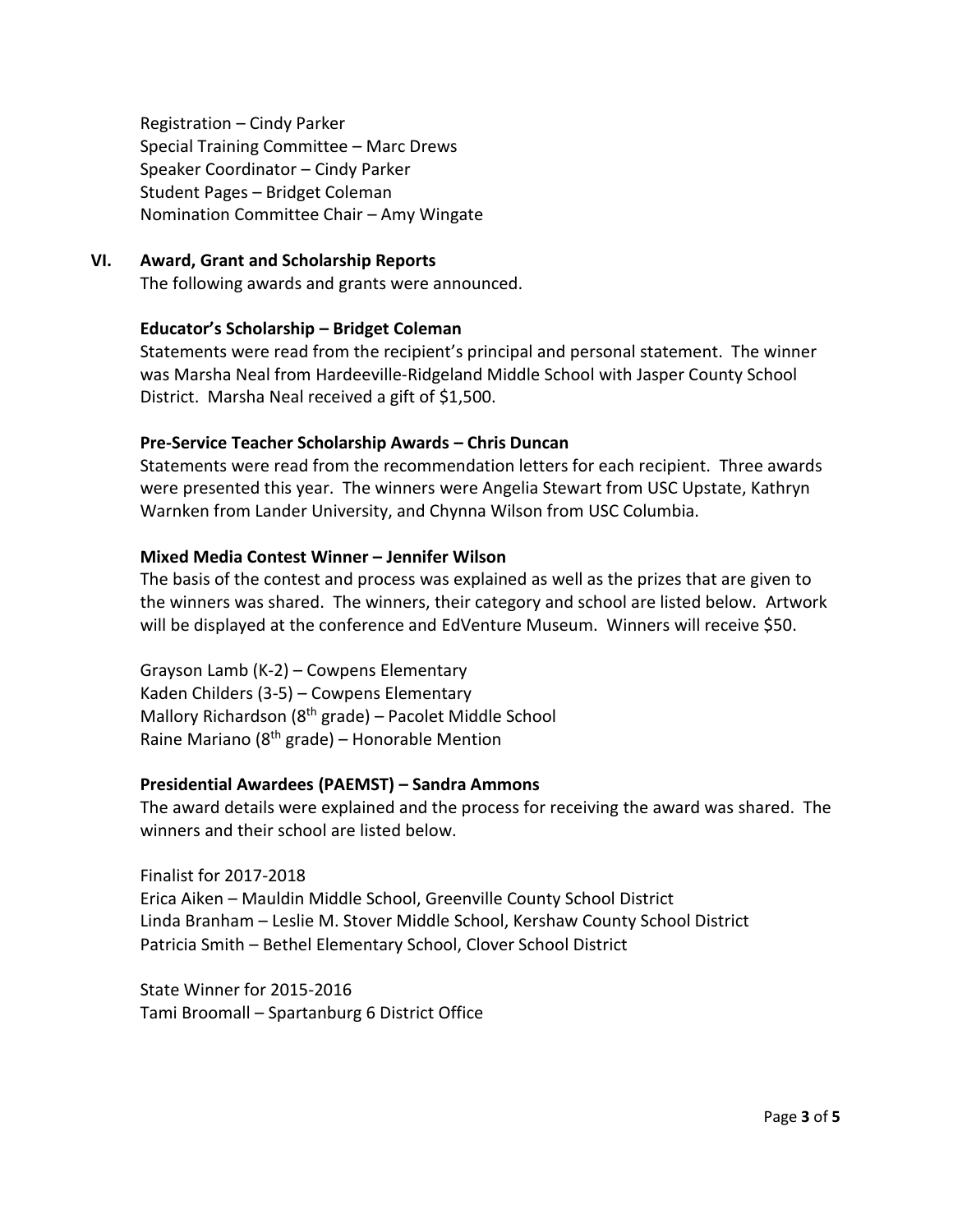#### **Teacher Grant Awardees – Marc Drews**

The winning proposals were submitted by Dawn Bryant from J.D. Lever Elementary in Aiken County, Wanda Noblin from Cowpens Elementary in Spartanburg School District Three, and Carrie Simpson from Robert Anderson Middle School in Anderson School District Five.

#### **Outstanding Contribution to Math Education Award – Ed Dickey**

SCCTM board members thanks for their dedication for the work done from this organization. There are two winners this year. Bios read for each recipient. The winners are Gloria Allen and Gwen Johnson.

#### **VII. SCCTM Ambassadors Leigh Martin**

Recognition given to Eugene Bellamy, Jr. for developing the idea of SCCTM Ambassadors. The job of an ambassador was shared. We now have new five ambassadors. Their names and schools are listed below. Please sign up at the registration desk if interested.

Lisa Daniels – Joseph Keels Elementary in Richland Two School District Rachael Smilowitz – Charleston County District Office Patricia Smith – Bethel Elementary in Clover School District Cheryl Witherspoon – Fairfield Central High in Fairfield One School District Amada Snipe – FES Academic Support in Dorchester Two School District

#### **VIII. Recognition of Outgoing Officers Leigh Martin**

All outgoing officers were recognized and a photo taken.

Treasurer – Terri Drew VP Elementary – Jennifer Wilson VP Secondary – Sherry Young Secretary – Alva White NCTM Representative – Ryan Higgins Past President – Morondo Lewis President Elect – Marc Drews President – Leigh Martin

The gavel passed to the new president, Marc Drews, in the form of his new name badge. President Drews then honored the Past President with a gavel. Announcement about the details for the next conference. The next conference will be held in Greenville, SC on November 14-15, 2019. The theme is "Building Your Math Superpower: Taking Action."

#### **X.** Installation of New Officers Marc Drews Marc Drews

The election results were announced and recognized by President Marc Drews.

### **IX.** Passing the Gavel **Letter Accord 20 and 20 and 20 and 20 and 20 and 20 and 20 and 20 and 20 and 20 and 20 and 20 and 20 and 20 and 20 and 20 and 20 and 20 and 20 and 20 and 20 and 20 and 20 and 20 and 20 and 20 and 2**